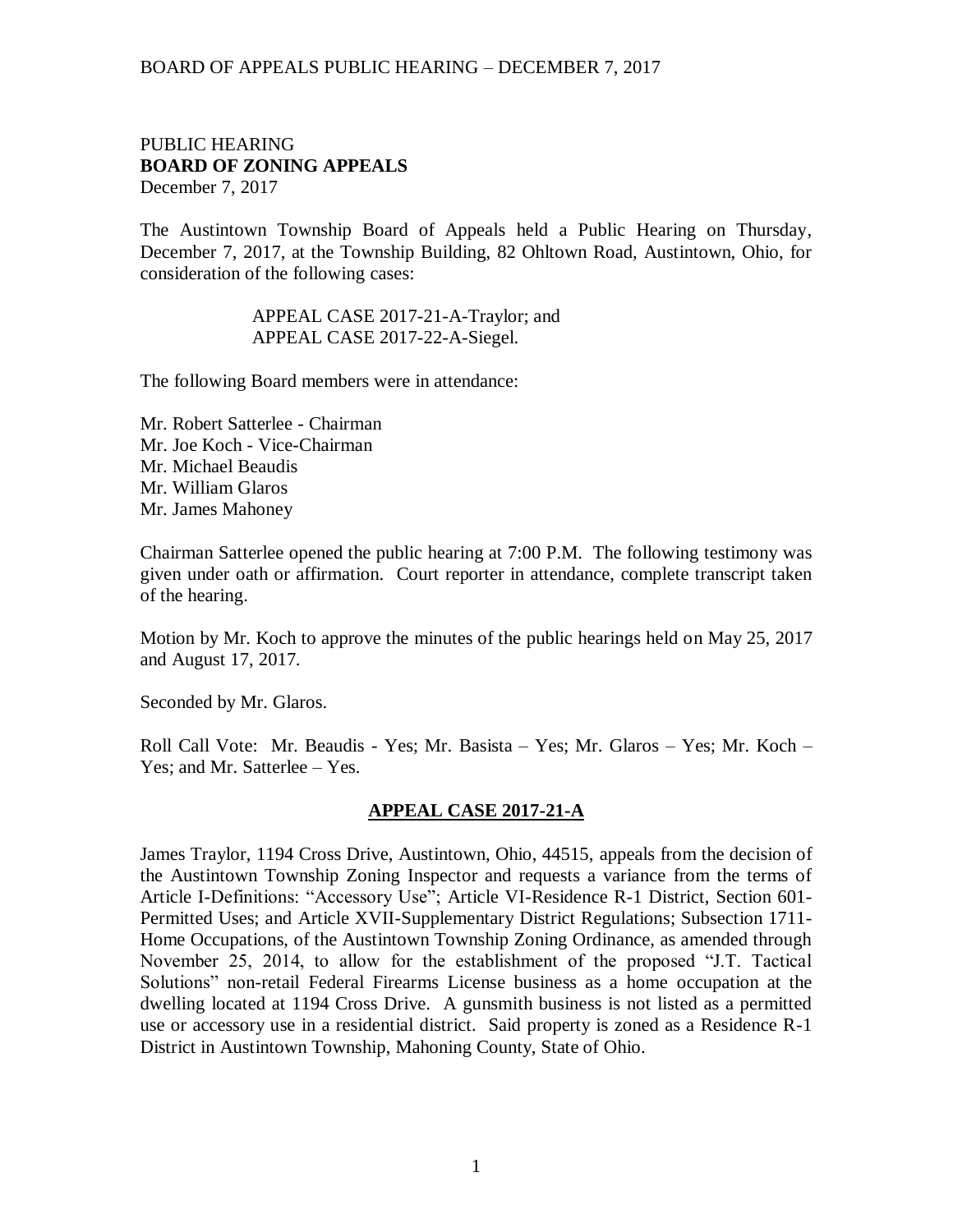Zoning Inspector Crivelli read the applicant's letter of request dated October 17, 2017 into the case record, referenced eight color photographs of the exterior and interior of the dwelling, the case mailing list prepared by the zoning office, and four plat maps of the property.

James Traylor, 1194 Cross Drive, Austintown, Ohio, 44515, requested the Board to allow the business. It is not a high traffic business and he has a select list of clients such as personal friends who do not want to go to gun shows and gun stores. He will purchase out of state guns to be shipped to his house and he will serve as the dealer to process the paperwork and do the background checks in order to make the sales legal in Ohio. The customers will set a time and date to come onto his property to pick up their guns.

Mr. Satterlee asked about how many firearms sales he expected. Mr. Traylor estimate d two sales a week. He earns revenue from processing the paperwork and not on the sale of guns. Customers order the guns directly from the retailer.

Mr. Koch asked how long he has had an FFL. Mr. Traylor stated he has his ATF paper work completed and a back-ground check has been done with the Sheriff's office but does not currently have the license as he still needs a place to conduct business. He stated this will not generate enough revenue to justify leasing a commercial property. He speculated if the business grows he would eventually lease a property for retail.

Mr. Satterlee asked at what point and how many customers before he felt he would need a store. Mr. Traylor estimated 15 to 20 customers a month and he would have to employ someone to handle that many sales. He currently has six customers.

Mr. Koch asked if he would be selling ammunition. Mr. Traylor stated he would not be selling ammunition with a weapon. Mr. Satterlee asked him to clarify if he would be selling ammunition. Mr. Traylor stated he would not be selling ammunition.

Mr. Beaudis asked if he has a gun safe. Mr. Traylor stated he has safes as he hunts and is a target shooter. He has a security system on his house. Shipments will come FedEx or UPS. He works for UPS and can control his packages and can pick them up in Girard. His next-door neighbor is a FedEx driver and they can set up a will-call situation so the neighbor can secure the packages. All firearms packages have to be signed for and cannot be left on a porch.

Mr. Basista inquired as to the extent of the business. Mr. Traylor stated he would like to eventually own a sporting goods store but wants to learn the firearms business first. He wants to place a small sign-professional name plate on the front door or front of the house. He does gunsmithing as a hobby but does not do milling or altering of any type of weapon. He does basic cosmetic work such as a new stocks or new barrels and some custom work.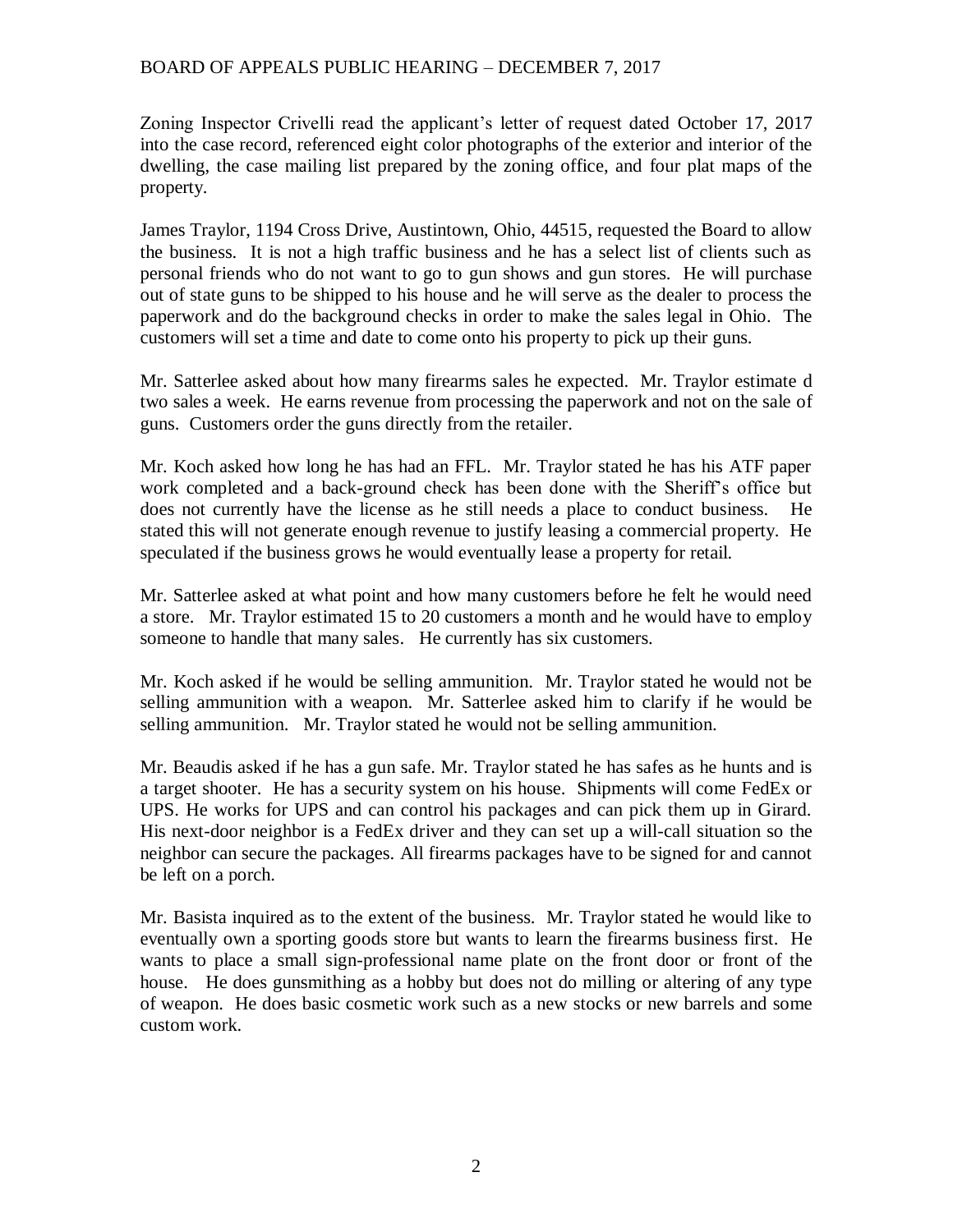Mr. Satterlee asked if he would be selling scopes or other items out of his house. Mr. Traylor stated he would be doing work like that such as mounting or something extra. He builds rifles for selling at gun shows. He has a good reputation for rifles.

Mr. Koch inquired as to the number of guns on-site including his personal collection. Mr. Traylor stated he has a collection but for the business it will be "just in time" inventory system. He has lived there for 13 years and is married with two adult daughters who know how to work a gun. There will be no problems with little kids having access to guns. He hopes to have the guns off the property and into customers hands within days of receiving a shipment.

Mr. Basista asked what happens if someone cannot buy a after a failed back-ground check. Mr. Traylor stated there would be a restocking fee and the gun would be shipped back to the retailer and there would be a paperwork trail for a case like that.

Mr. Beaudis expressed concern about the closeness of his house to the schools. Mr. Traylor stated there are homes closer to the school with gunowners and you can't get away from it. Mr. Koch stated he would have more comfort with a FFL dealer who knows the ropes living in a neighborhood near a school.

No one else in attendance to speak for the request.

No one else in attendance to speak against the request.

**2017-21-A-Traylor:** Motion by Mr. Koch to approve the variance for an accessory use including all representations made by the applicant.

Seconded by Mr. Glaros.

Roll call vote: Mr. Beaudis – No; Mr. Basista – No; Mr. Glaros - Yes; Mr. Koch – Yes; and Mr. Satterlee – Yes.

Zoning Inspector Crivelli advised the applicant he would not need to secure a zoning permit for placement of the name plate sign on the house.

### **APPEAL CASE 2017-22-A**

Attorney Lee Siegel, 125 Taylor Street, #19C, Brooklyn, New York, 11249, on behalf of Parnasa, LLC and Leber Real Estate, Ltd., 5335 Seventy-Six Drive, Austintown, Ohio, 44515, appeals from the decision of the Austintown Township Zoning Inspector and alleges error in the issuance of a written determination dated October 25, 2017 classifying a proposed "respite" to be located 5325 Seventy-Six Drive, Unit 1, as a "sexually oriented business" from the terms of Article I-Definitions: "Zoning Permit", Article II-Enforcement-Section 203-Occupancy Permits, and Article XIX-Sexually Oriented Businesses Amendment To The Austintown Township Zoning Resolution Limiting Sexually Oriented Business to Specified Zoning Districts and Requiring That They Meet